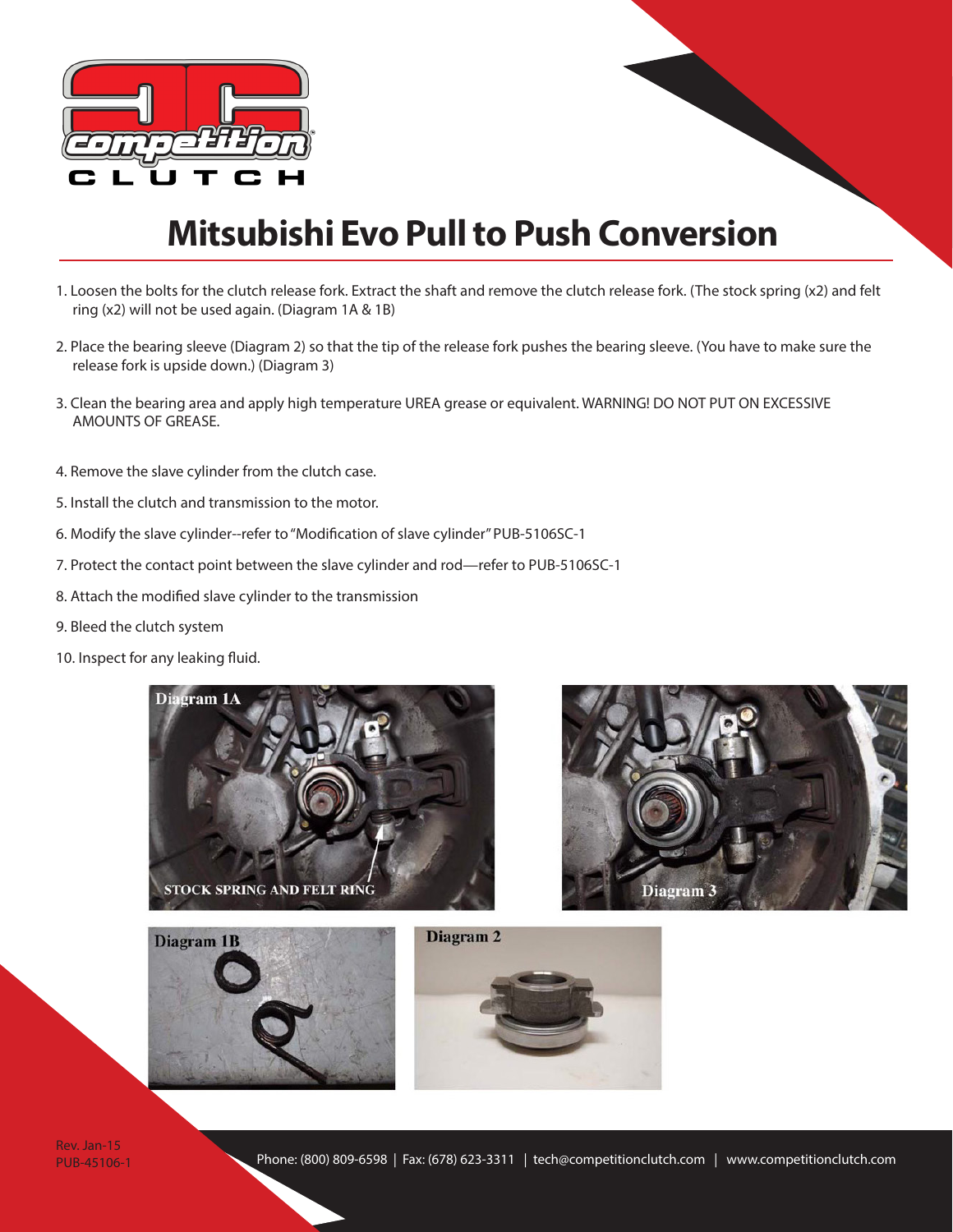

## **Modification of slave cylinder**

#### **The location of the bleeder valve and the fluid entry port will be reversed in this procedure**

- 1. Remove the slave cylinder from the transmission. (The slave cylinder is to be modified and will be put back with the direction reversed to change the pull style to push)
- 2. Remove the bleeding valve and clutch hose from the slave cylinder.
- 3. Remove and discard the valve and spring from the port where the stock clutch hose was attached.
- 4. Refer to "Mitsubishi Slave Cylinder MD748617 Modification" PUB-5106SC2-1
- 5. Attach the clutch hose to the modified bleeder port using 2 new crush washers
- 6. Install the bleeder in the original fluid entry port
- 7. Adjust the fork, push bolts so that the clearance between the release fork and the edge of the reverse rod will be 3mm, and ensure the lock nut is tight. Refer to "Clearance adjustment for the release fork, reverse rod, and slave cylinder assembly" PUB-5106RR-1
- 8. If there are any hoses or pipes near the release fork, reverse rod, or fork push bolts, arrange them in such a manner to avoid possible interference

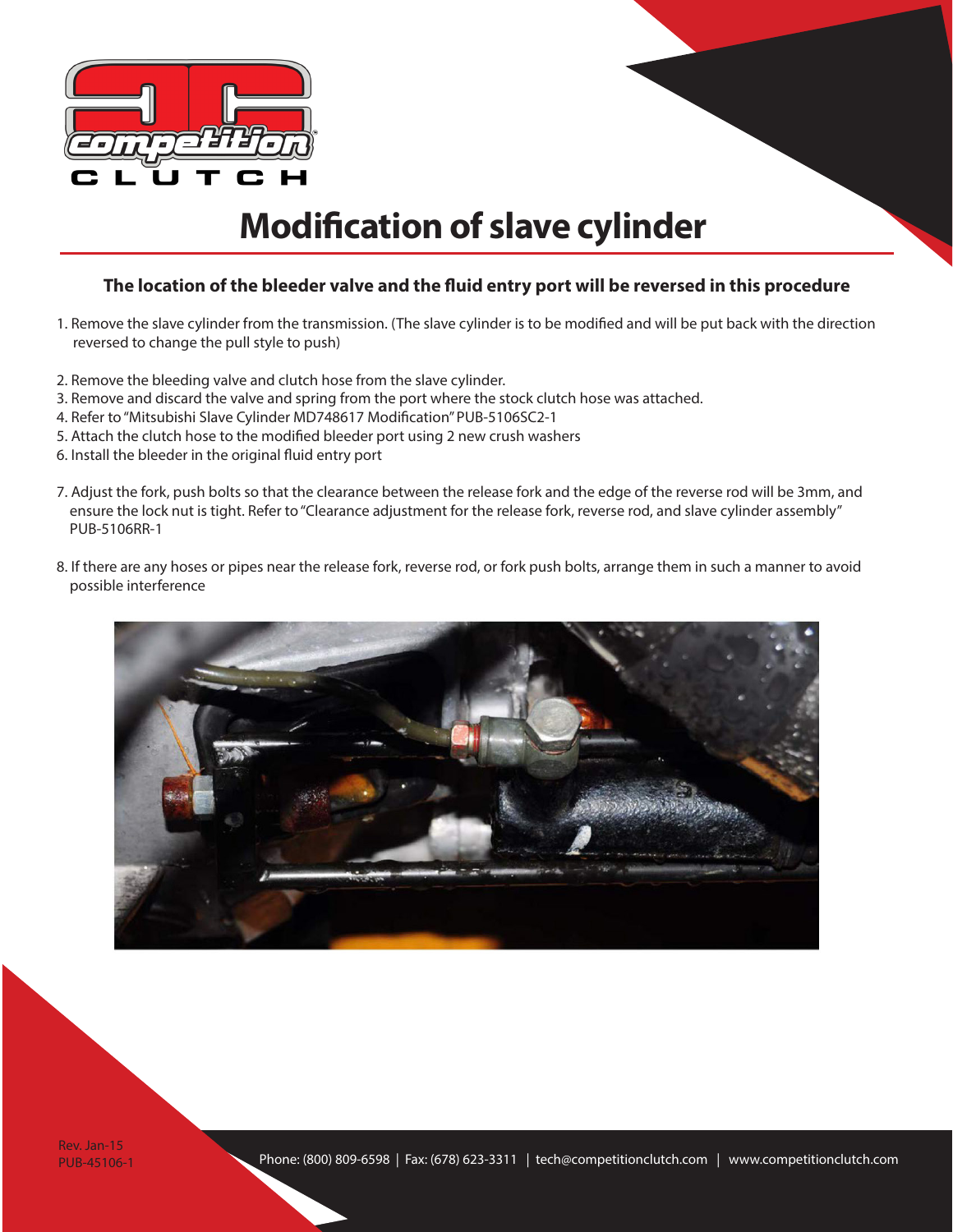

## **Mitsubishi Slave Cylinder MD748617 Modification**

#### **This instruction applies to twin clutches using Mitsubishi slave cylinder-MD748617. Mitsubishi Evo 4-9MR, Mazda FD3S, Honda S2000 AP1, AP2, and Honda NSX NA1, NA2**

Since early 2007, an oil leak from the air bleeder valve has been reported several times after it was modified based upon the instructions provided by us. The cause of the leak turned out to be the new height of the bleeder base described "L" in the diagram below. The height of the bleeder base has been increased by several millimeters and the top of the air valve dows not reach the seal bottom without further modification. IF your clutch kit comes with this new slave cylinder, please modify the cylinder as follows.

Modification of the base (where stock clutch hose is attached)

- 1. Measure the height of the base "L" with calipers.
- 2. If "L" is 16mm, modify the height of the base by shaving of 3-4mm. Then insert the air bleeding screw.

3. If "L" is 12-13mm, no modification is necessary. Insert the air bleeding screws.